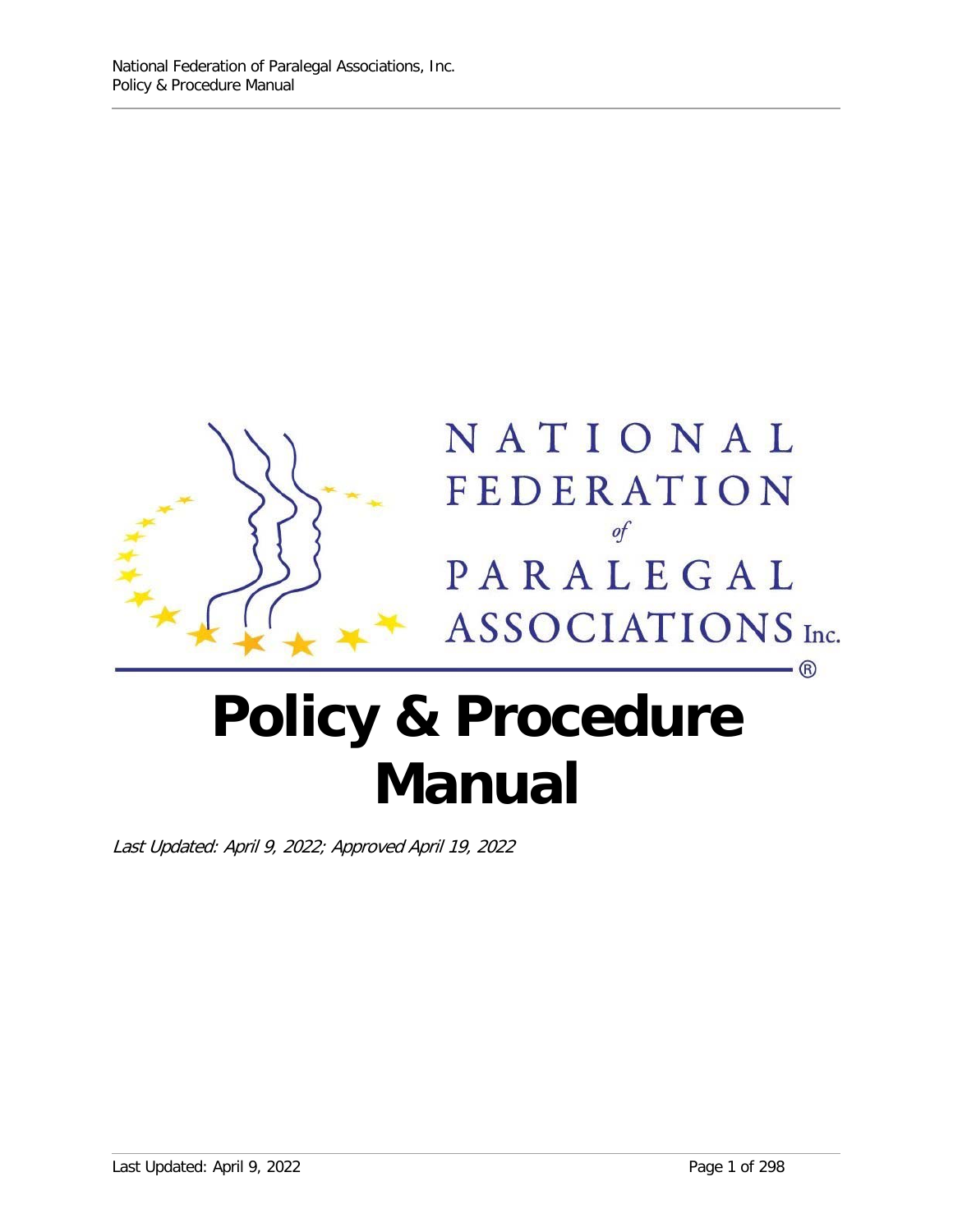# **19.3(h) Standing Rules of Order for Virtual Meetings**

# **NFPA® STANDING RULES OF ORDER FOR VIRTUAL MEETINGS**

#### **I. CREDENTIALING**

### A. CREDENTIALED REPRESENTATIVES

- 1. Upon paying the registration fee, Primary Representatives and Secondary Representatives of voting member associations shall be issued the proper identification for online access and shall be referred to as credentialed representatives. The Secretary and Director of Leadership Development ("SDLD") shall identify those persons as credentialed representatives.
- 2. The identification for online access must be presented to enter the meeting room and must be available at all times while in the virtual meeting space.

### B. ASSOCIATION PRESIDENT AND OTHER LOCAL ASSOCIATION REPRESENTATIVES

1. Presidents and other local association representatives of voting member associations who are fully paid registrants shall be issued identification for online access and shall be permitted to attend virtually as observers.

#### C. BOARD MEMBERS AND COORDINATORS

1. Members of the Board of Directors and Coordinators with appropriately issued identification for online access shall be admitted to the virtual meeting space as panelists.

#### D. NAMING CONVENTIONS

- 1. A table of abbreviations is incorporated herein as Addendum II.
- 2. All members of the Board of Directors shall use the following naming structure in the meeting: "BOD: [First Name] [Last Name] [Office Abbreviation]." Example: BOD Mianne Besser, SDLD.
- 3. All duly credentialed delegates and presidents shall use the following naming structure in the meeting: "VMA [Association Abbreviation] [P/S/Pres] [First Name] [Last Name]." Example: VMA MNPA P Maren Schroeder.
- 4. All Coordinators shall use the following naming structure in the meeting: "CO [First Name] [Last Name] [Board Office Abbreviation] Coordinator." Example: CO Cherylan Shearer, SDLD Coordinator.

#### E. OBSERVERS

- 1. Observers shall be NFPA<sup>®</sup> members other than those listed in Article I, Sections A, B and C above who have paid an observer fee.
- 2. Observers shall not be provided observer identification.

# F. GUESTS

1. Guests shall include those individuals or representatives of organizations whom the NFPA<sup>®</sup> President has invited to attend a meeting or those individuals who are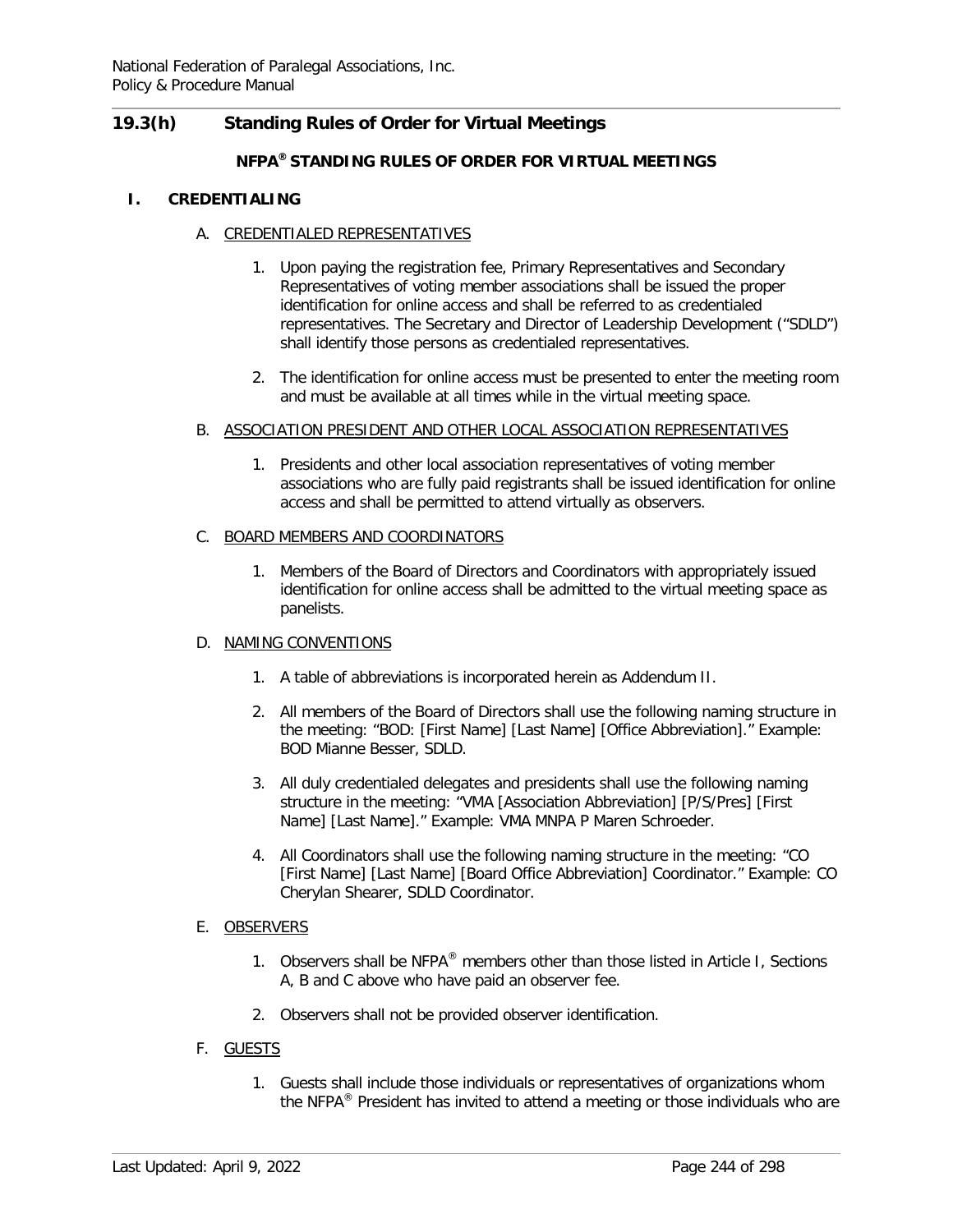not NFPA<sup>®</sup> members and have registered to attend the meeting. Pursuant to  $NFPA<sup>®</sup>$  policy, and in some cases, fees shall be waived for these guests.

## G. CREDENTIALS REPORT

1. At the beginning of any virtual meeting and other times as ordered by the Presiding Officer or the assembly, the SDLD will call the roll of Primary Representatives. The first roll call at the beginning of the session will serve as a credentials report for the session.

#### H. OTHERS ALLOWED ON VIRTUAL POLICY FLOOR

1. Delegates who need special accommodations, such as interpreters or service assistants, shall file a request with the SDLD and the Executive Director to allow such accommodations as necessary to ensure the delegate can fully participate.

### **II. MEETING PROCEDURES**

### A. VOTING

- 1. Votes will be cast by the Primary Representative, or in her/his absence, by the Secondary Representative of each voting member association. The person authorized to cast the vote will be known as the voting representative. An association President cannot be the voting representative unless she/he is a credentialed representative.
- 2. Any action requiring a majority vote will be governed by Article V, Section 5.4, Part B of the Bylaws.
- 3. Any Amendment to the Bylaws, policy matter, and other resolutions requiring a two-thirds (2/3) vote will be governed by Article V, Section 5.4, Part C of the Bylaws.
- 4. Any action requiring three-fourths (3/4) vote will be governed by Article V, Section 5.4, Part D of the Bylaws.
- 5. The Presiding Officer will state the motion and announce whether the vote will be by majority, 2/3 or 3/4, as set forth in the Bylaws, prior to taking a vote.
- 6. A roll call vote will be required for motions listed in Article V, Section 5.4, Parts C and D. Roll call votes will be taken in alphabetical order by association names. The voting representative will respond by stating "Yes," "No," "Abstain" or "Pass" by utilizing the online voting procedures as set forth prior to the virtual meeting. A voting representative can pass only once during each roll call vote. On the second call, the voting representative will virtually respond with "Yes," "No," or "Abstain."

# B. MOTIONS

- 1. Credentialed representatives, fully paid Presidents of voting member associations and/or NFPA® Board members may make and second motions. Coordinators may make and second motions on topics relating to the responsibilities of their position.
- 2. All main motions and amendments will be submitted to the Presiding Officer and the SDLD in writing and on proper forms, either immediately before or at the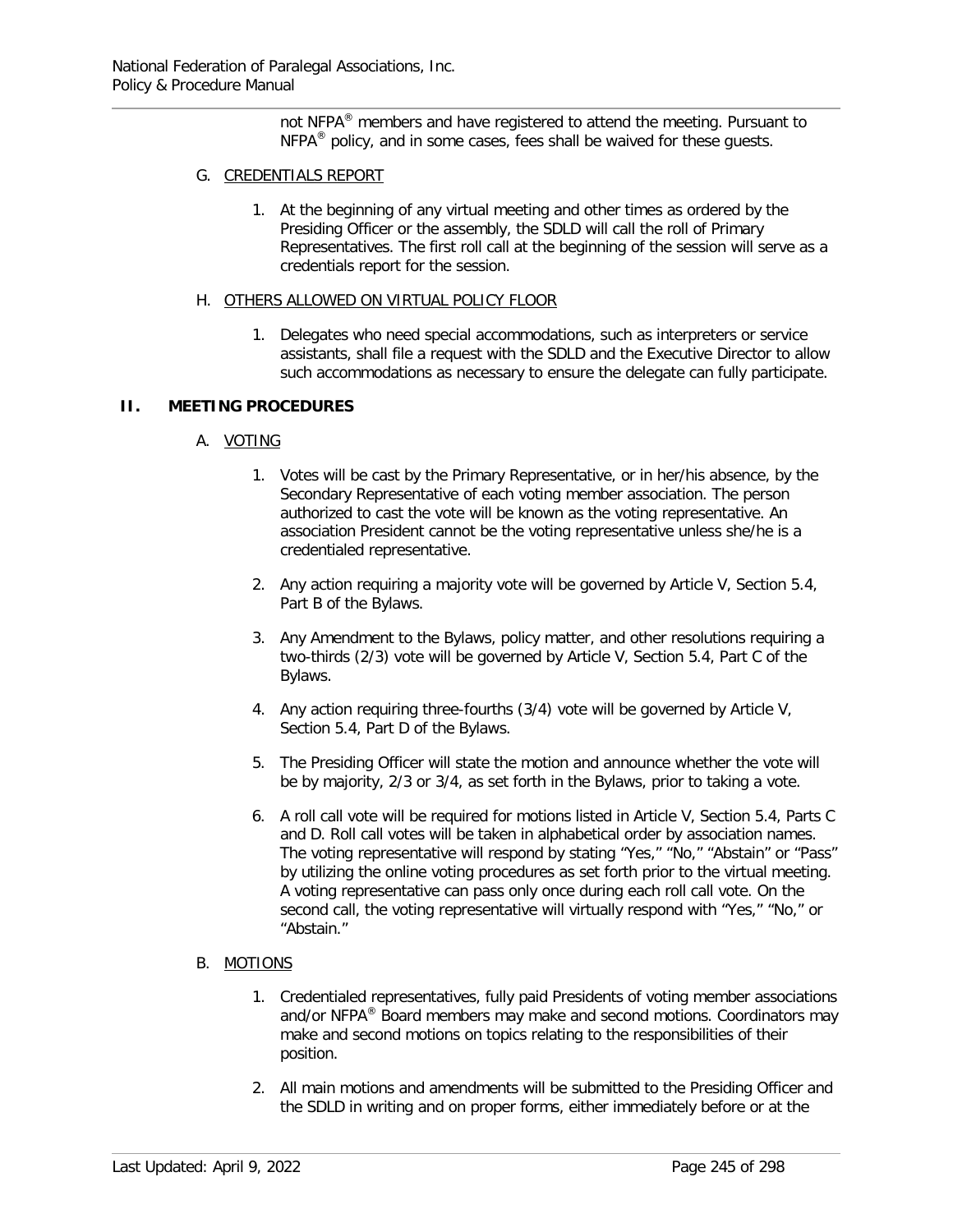time they are made, as directed by the NFPA® Policy & Procedure Manual. Short procedural motions (subsidiary, incidental, and privileged) will be exempt from the written requirement.

- 3. Delegates are encouraged to bring Agenda Topics to the floor first for discussion prior to moving the actual resolution to be discussed. If an Agenda Topic is submitted which includes a resolution, a separate motion to submit the resolution for approval must be made.
- 4. To make a motion, Delegates should send a "motion request" with the type of motion in the Zoom chat. Examples: "Motion request to end debate." or "Motion request to introduce Agenda Topic 5."
- 5. The Presiding Officer shall call on that participant to make their motion to the body as soon as reasonably possible.
- 6. Once a person has been recognized by the Presiding Officer, they will state their name, office/position, and association. The person will then state their request or motion: "I move that the following resolution be adopted..." or "I move that  $NFPA^{\circledR}...$ "
- 7. Should Robert's Rules of Order allow speaker interruption, the Chair shall interrupt the speaker and call on the requesting participant.
- 8. Any association may second the motion by typing "second the motion from " in the Zoom chat (ex., "Second the motion from Minnesota.").
- 9. The Presiding Officer will state the question (repeat the motion) and call for discussion or debate, if applicable.
- 10. Motion requests received during debate shall be called on in the order received between debate requests, unless said motion allows for interruption of debate.

# C. DEBATE

- 1. To speak for or against a motion during debate, send "debate request" to the chat.
- 2. The Presiding Officer shall call on debate requests in the order they are received.
- 3. To end debate, send a motion request to the chat that states, "motion request to move the previous question."

# D. PROCESSING A MOTION

- 1. When it appears that no one else wishes to debate, the Presiding Officer will automatically put the question to the delegates (call for a vote on the motion). Prior to that time, any member can move that debate be closed. This motion requires a second and needs a two-thirds (2/3) vote.
- 2. Before the vote is taken, the Presiding Officer shall repeat the motion in its final form (as it appears after any amendments) and will tell the assembly what vote is needed. If there is a possibility of confusion, the Presiding Officer will tell the assembly the effect of a "Yes" vote and a "No" vote.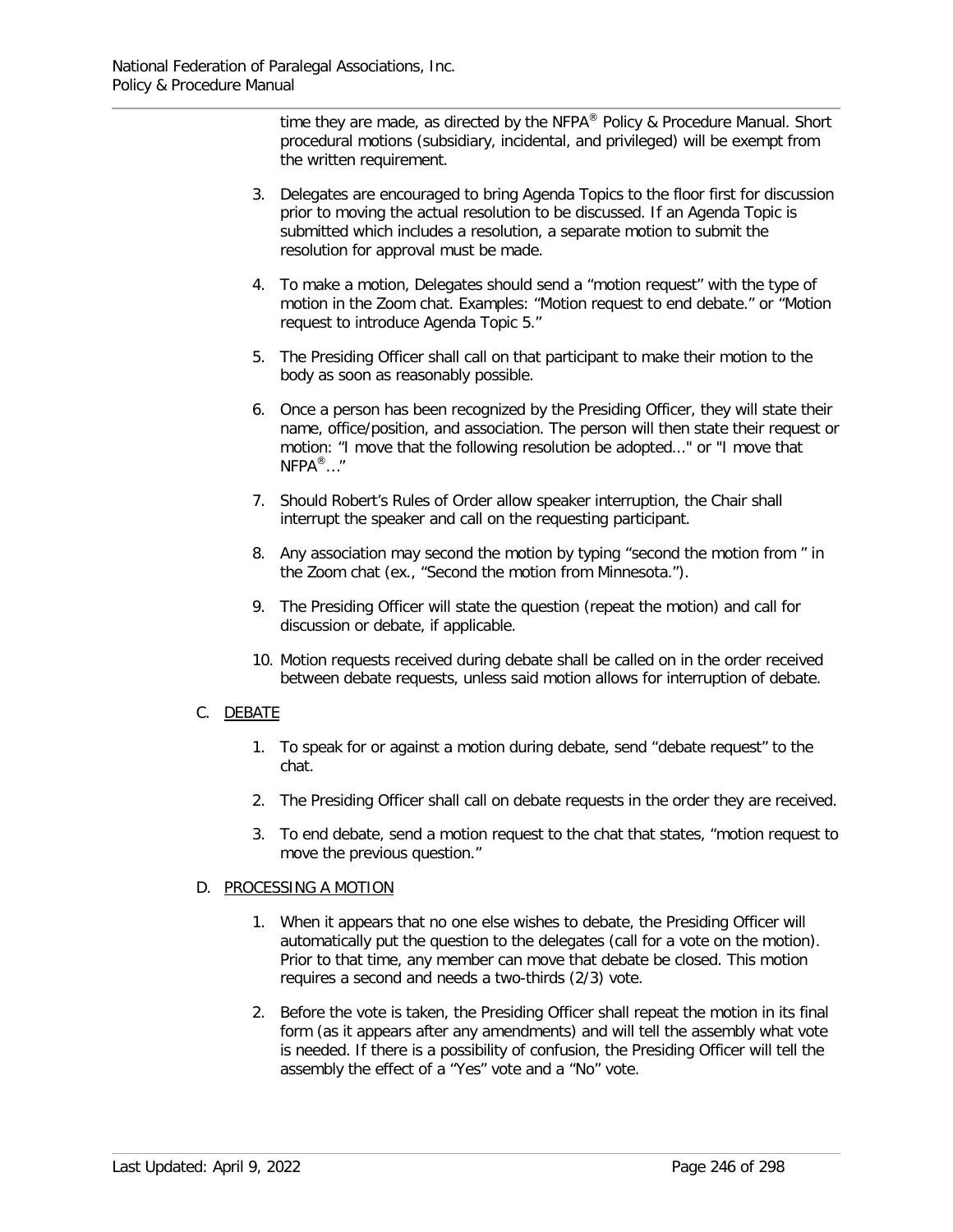- 3. Roll Call Votes: When a roll call vote is requested, the SDLD will call each association, and the association's Primary Representative shall use the chat function to respond to the roll call. In the absence of the Primary Representative the Secondary Representative shall use the chat function to respond to the roll call. If an association does not respond to a roll call, the SDLD shall call for their vote again after all other associations have been called upon to vote.
- 4. Show of Hands, Rising, Voice, Division, and Straw Poll votes: The association's Primary Representative shall use the "raise hand" function in Zoom, and the SDLD shall count the total hands raised, cross referencing that there is one vote per association. In the absence of the association's Primary Representative, the Secondary Representative shall use the "raise hand" function. Alternatively, the SDLD may use the "poll" feature in Zoom or use a roll call vote.
- 5. When the vote is completed, the Presiding Officer or SDLD will announce the results by stating whether the motion was adopted or defeated. If the motion passes, the Presiding Officer or SDLD will stated the resolution number by stating the year and the number. Example: 2021-01, 2021-02, etc.
- 6. Any properly credentialed person may call for a question of privilege to address inappropriate behavior during the virtual meeting by a Board member, Coordinator, or Delegate.

### E. SPEAKING ORDER AND TIME LIMITS FOR DEBATE

- 1. Time Limits Set In The Agenda: After the virtual meeting agenda has been adopted, a majority vote (1/2 plus 1) will be required to continue discussion beyond the time limits set in the agenda, i.e., if an Agenda Topic was set for 9:00 a.m. to 10:00 a.m., motions can be made, debated, and amended on this topic for only one (1) hour without a vote to extend the time limit.
- 2. The Presiding Officer shall have the right to extend the time limits set forth in the meeting agenda.
- 3. Speaking Order: The following speaking order shall be observed:
	- a) One credentialed representative, fully paid President of each delegation, members of the Board of Directors, Coordinators, and Ad Hoc Committee Chairs may speak at least once on a motion. Coordinators may speak only on topics directly related to their area of responsibility. Each association shall be limited to five (5) minutes total. Members of a delegation, including the Secondary Representative shall decide who shall speak for the delegation the first and second time providing that the speaker is a credentialed representative or fully paid President.
	- b) The author or the individual who is recognized for the purpose of introducing an Agenda Topic shall not be subject to the five (5) minute total time limit. However, the author or individual who shall introduce an Agenda Topic may not speak longer than two (2) minutes when bringing said matter to the floor for discussion.
	- c) After the above speakers have had an opportunity to speak at least once and there is time remaining, fully paid members not outlined in the previous category may speak for a total of two (2) minutes per person.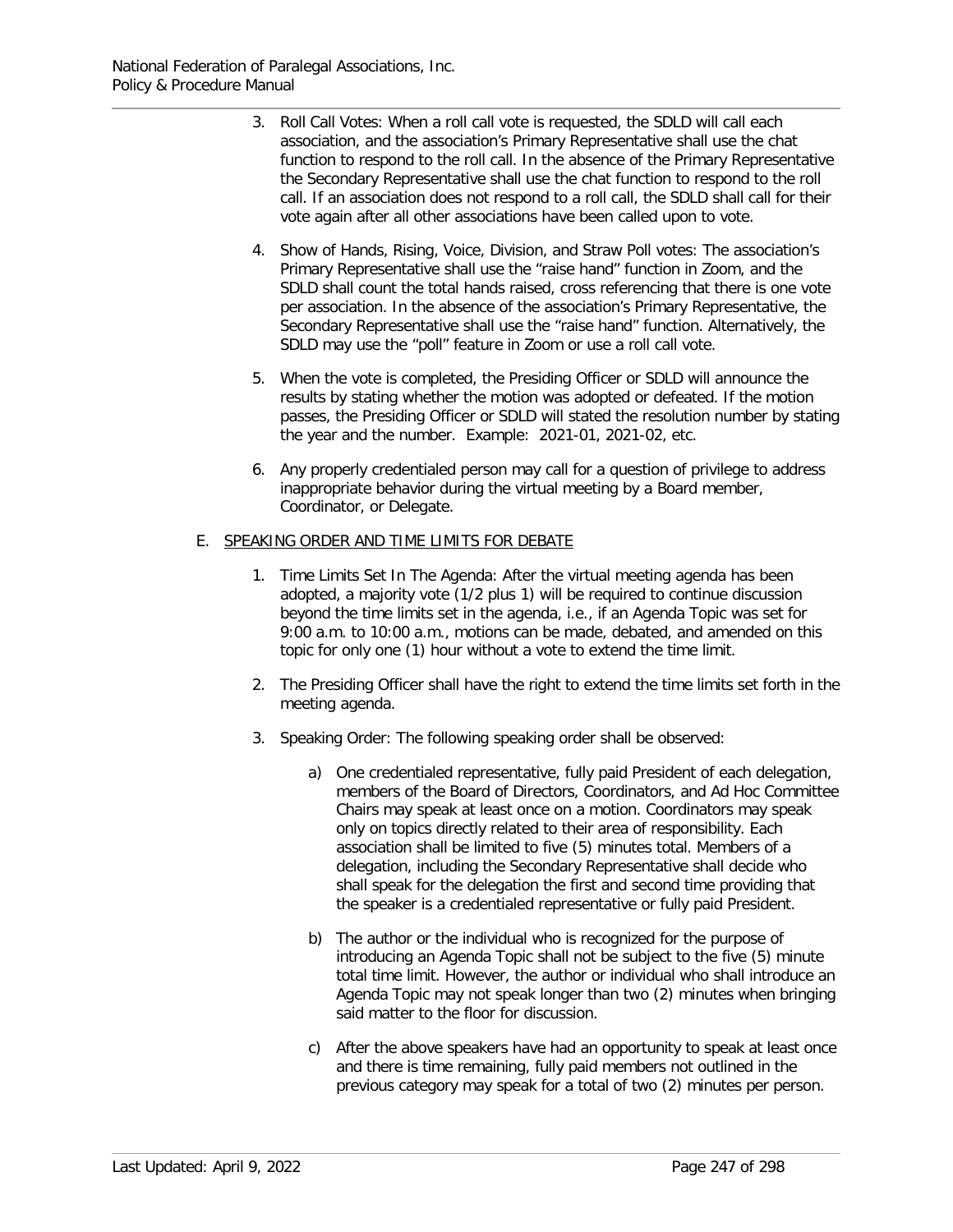- d) After the above speakers have had an opportunity to speak at least once and there is time remaining, Observers may be granted, by the assembly, leave to speak, and may speak for a total of two (2) minutes per person.
- e) After the above speakers have had an opportunity to speak at least once and there is time remaining, Guests must ask for leave of the assembly to speak, and may do so for a total of two (2) minutes per person.
- 4. The applicable NFPA® Coordinator or Ad Hoc Committee Chair may submit an Agenda Topic or Resolution and address the questions of the assembly. At the discretion of the Coordinator, committee members, who are delegates, may participate in any discussion or debate upon the Agenda Topic or resolution, provided that the speaker states in which capacity he or she is speaking.
- 5. Timekeeper: A timekeeper shall signal the speaker when one (1) minute is left, when one-half (1/2) minute is left and when time has expired.

# F. AGENDA TOPICS, BYLAW RESOLUTIONS, AND ADMINISTRATIVE RESOLUTIONS

- 1. The procedures set forth in Section 2.6 of the NFPA<sup>®</sup> Policy & Procedure Manual to present Agenda Topics, Bylaw Resolutions, and Administrative Resolutions will be followed. The Agenda Topic proposal, Bylaw Resolution, or Administrative Resolution will identify the topic, reason the topic should be discussed, the history, the previous resolutions relating to the topic, budget information, and the specific Strategic Planning goal to which the resolution or topic relates.
- 2. Agenda Topic proposals will be brought to the floor by credentialed representatives, fully paid Presidents, or Board members. Coordinators may bring Agenda Topic proposals to the floor only on subjects relating to the responsibilities of their positions.
- 3. Bylaw Resolution proposals will contain the wording of the actual bylaw amendment.
- 4. Agenda Topic proposals on policy matters should, as much as possible, contain a motion and resolution so that discussion is focused, and time limits can be met.

# G. CONSENT CALENDAR

The Board of Directors will compose a consent calendar of items to be considered without debate by the voting member associations and submit this to the assembly for approval. By majority vote (1/2 plus 1), a consent calendar item may be removed and brought to the policy floor as a separate Agenda Topic. The remaining items on the consent calendar will automatically be approved without a vote.

#### H. NON-AGENDAED TOPICS AND RESOLUTIONS

A two-thirds (2/3) vote of the voting member associations present will be required to authorize the introduction of an Agenda Topic or resolution which is not on the agenda or a consent calendar item.

#### I. NOMINATIONS AND ELECTIONS

1. Upon closing nominations by the Presiding Officer, the Nominations Coordinator will introduce the candidates for each office to the delegates during the virtual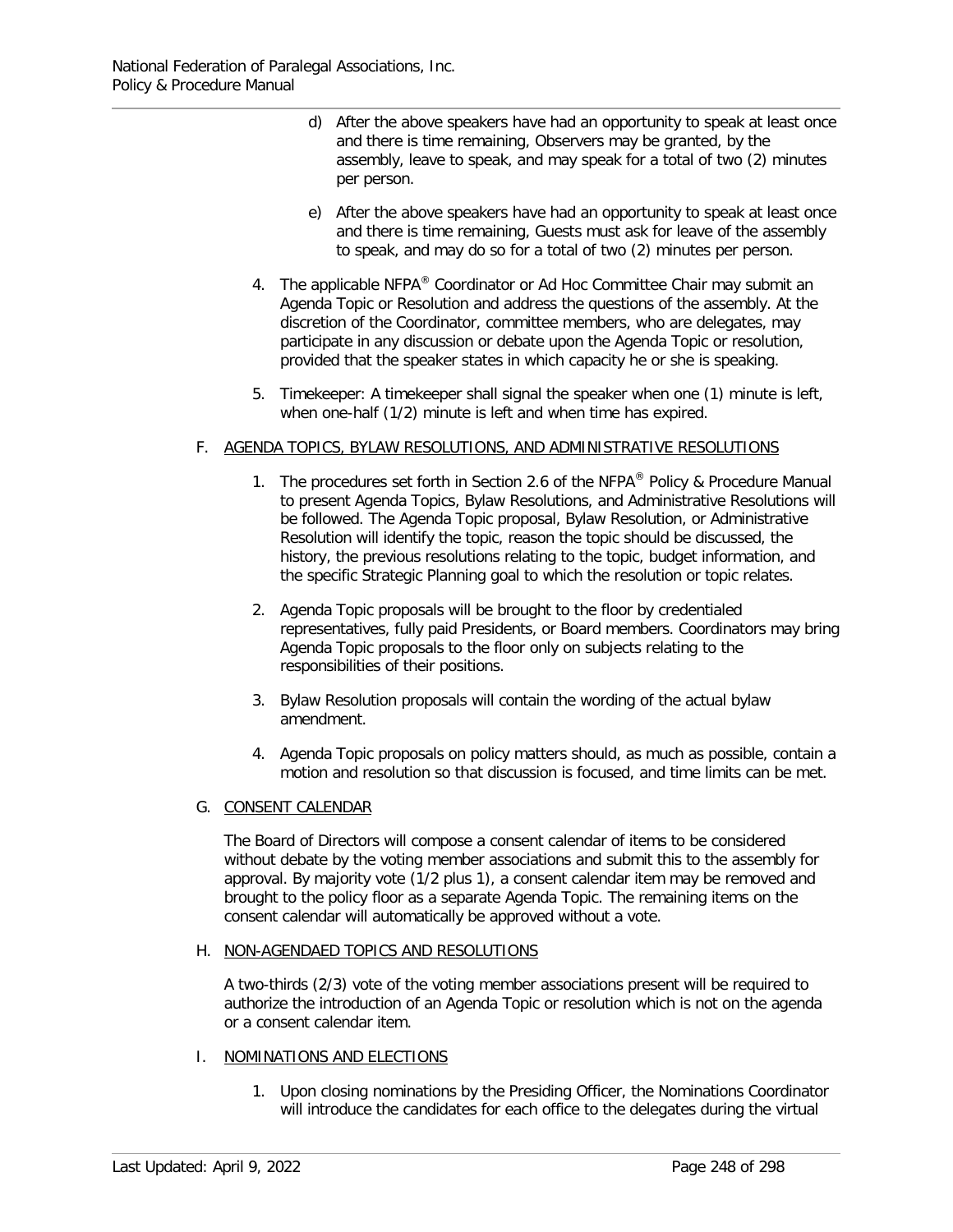meeting. Candidates will be called on in the following order: President, Director of Positions and Issues, Director of Paralegal Certification, and Secretary and Director of Leadership Development in year one and Director of Profession Development, Director of Membership, Director of Marketing, and Treasurer and Director of Finance in year two of staggered terms. The Education Coordinator and the American Bar Association Representative will be elected every third year, as the incumbents' terms expire.

- 2. Each candidate will be limited to five (5) minutes to virtually present his/her speech.
- 3. Candidates nominated from the floor will also be limited to five (5) minutes to present their speech live.
- 4. If a candidate is not present, he/she may designate a representative to deliver a speech orally to the delegates. The same five (5) minute time limit will apply.
- 5. Electronic ballots will be presented to voting member associations (one vote per association) by the Nominations Committee at the time designated on Saturday of the virtual meeting.
- 6. Designated representatives of Headquarters will act as the Teller Committee for the purpose of conducting the election. Once the electronic ballots have been counted, Headquarters will provide the results to the Nominations Coordinator. The Nominations Coordinator will read the report to the assembly. The Presiding Officer will restate the report to the assembly and declare those elected.

# **III. SPECIAL PROCEDURES**

# A. QUASI COMMITTEE OF THE WHOLE

- 1. By majority vote (1/2 plus 1), the assembly may go into a quasi-committee of the whole for the purpose of freely discussing an Agenda Topic and/or formulating a recommendation (resolution).
- 2. Unless otherwise ordered by the assembly, the deliberations of the quasicommittee of the whole will conform to the time limits allotted for the Agenda Topic or motion.
- 3. Each person is allowed to speak an unlimited number of times on a topic or motion, but he/she cannot speak another time so long as a person who has not spoken on it is seeking the floor during the deliberations of the quasi-committee.
- B. CAUCUS

The assembly may decide to hold a caucus at a time and location determined by the Presiding Officer or assembly. The purpose of the caucus is to hear extended testimony on an Agenda Topic or other item of business, to hold free and open discussion, and/or to formulate a recommendation/resolution.

- C. EXECUTIVE SESSION
	- 1. A motion to go into an executive session may be made by any credentialed representative, fully registered President, NFPA® Board member or Coordinator. The motion requires a second, is not debatable, except that the maker may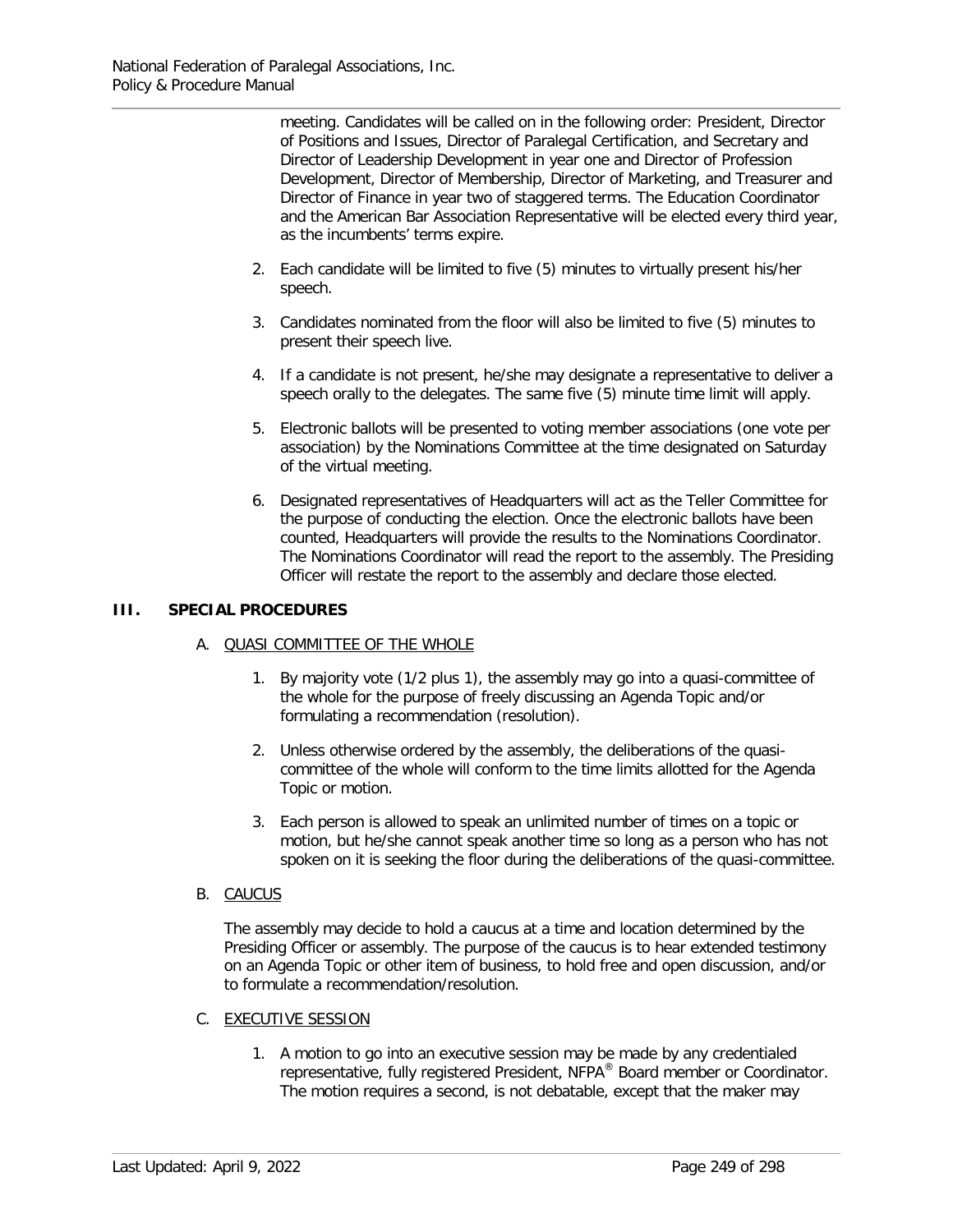briefly state the reason for the request, is amendable only with regard to the length of the executive session and requires a majority vote (1/2 plus 1).

- 2. During an executive session, everyone will be asked to leave the virtual platform for a specific period of time, except the following:
	- a) credentialed representatives;
	- b) fully paid Board members of voting member associations;
	- c) NFPA<sup>®</sup> Board members and Coordinators;
	- d) NFPA® member observers; and
	- e) the Parliamentarian.
- 3. By a majority vote (1/2 plus 1) of the assembly, others may be permitted to stay. The sergeant-at-arms will secure the room. A sergeant-at-arms will be appointed by the Presiding Officer, if there is no one acting in that capacity at the time.

#### D. RECONSIDER

The motion to reconsider (bring back for further consideration a motion which has already been voted on) can be made and seconded at any time at the same or following the meeting after the original motion has been disposed of. Action (debate and vote) on the motion to reconsider, however, will be held until the end of each meeting day and taken up before adjournment. An exception may be granted by general consent or a majority vote (1/2 plus 1).

#### E. AMENDMENTS

- 1. Before a motion has been placed before the Delegate Assembly for vote by the Presiding Officer, it is the property of the mover, who can withdraw it without permission.
- 2. Amendments must be presented using the procedures set forth in Section  $2.6(c)(v)$  of the NFPA® Policy & Procedure Manual. Amendments may be offered by the original mover or by another individual with the authority to make motions under these Rules.
	- a) The individual presenting the Amendment must move adoption of the Amendment.
	- b) Then, the mover of the original motion shall state their position on the Amendment whether in-favor, in opposition, or indifferent.
	- c) Debate should occur on the Amendment.
	- d) Once debate has concluded, the Presiding Officer shall call for a vote on the Amendment.
- 3. After adoption or rejection of the Amendment, the Presiding Officer shall open debate on the original Motion. If an amendment was adopted, the debate shall be on the Motion as amended.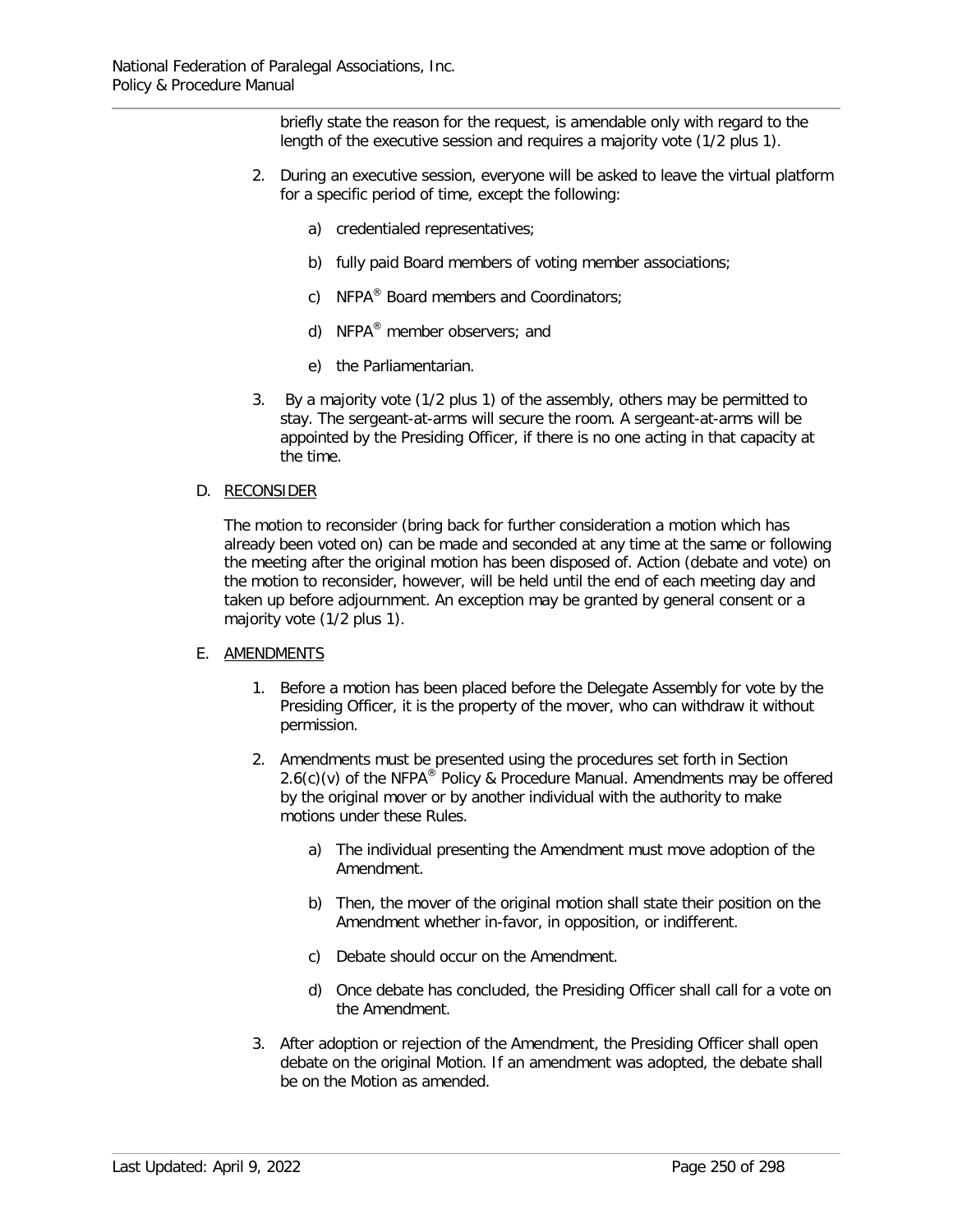## F. APPROVAL OF MEETING MINUTES

Minutes of the virtual meeting will be referred to the Meeting Minutes Committee for review and approval.

#### G. STRAW POLLS

A request to take a non-binding vote may be made by any credentialed representative, NFPA® Board member or Coordinator.

#### H. MISCELLANEOUS PROCEDURES

If you would like to:

- 1. Rise to a point of order;
- 2. Call for Division;
- 3. Make a parliamentary inquiry;
- 4. Request a point of order; or
- 5. Object to consideration of a motion

Type your request in the chat to all participants. The Presiding Officer should interrupt the proceeding to call on the individual.

## **IV. CONDUCT AND DECORUM**

- A. Board members, Coordinators and Delegates attending the NFPA<sup>®</sup> Meetings, whether virtually or in-person, will appear in professional attire as described in the current NFPA<sup>®</sup> Policy & Procedure Manual.
- B. All persons, while in the virtual or in-person meeting, breakout and/or chat rooms, as well as adding any typed comments to the chat function, will make every effort to treat each other with respect, professionalism and professional courtesy.
- C. During all virtual meetings, all those in attendance will limit the electronic interference while their microphone is unmuted. The moderator will reserve the right to mute participants.
- D. Use the "raise hand" or chat features whenever possible.
- E. When speaking, turn your camera on, if you can.
- F. Use the chat feature only as directed by these Rules.

# **V. PARLIAMENTARY GUIDE**

A. The parliamentary guide in Addendum I attached hereto is offered as assistance in making motions and conducting the business of the session. See Robert's Rules of Order Newly Revised (12<sup>th</sup>) for complete instructions. It is recommended Association Delegates obtain a copy of Robert's Rules of Order Newly Revised in Brief (12th Edition).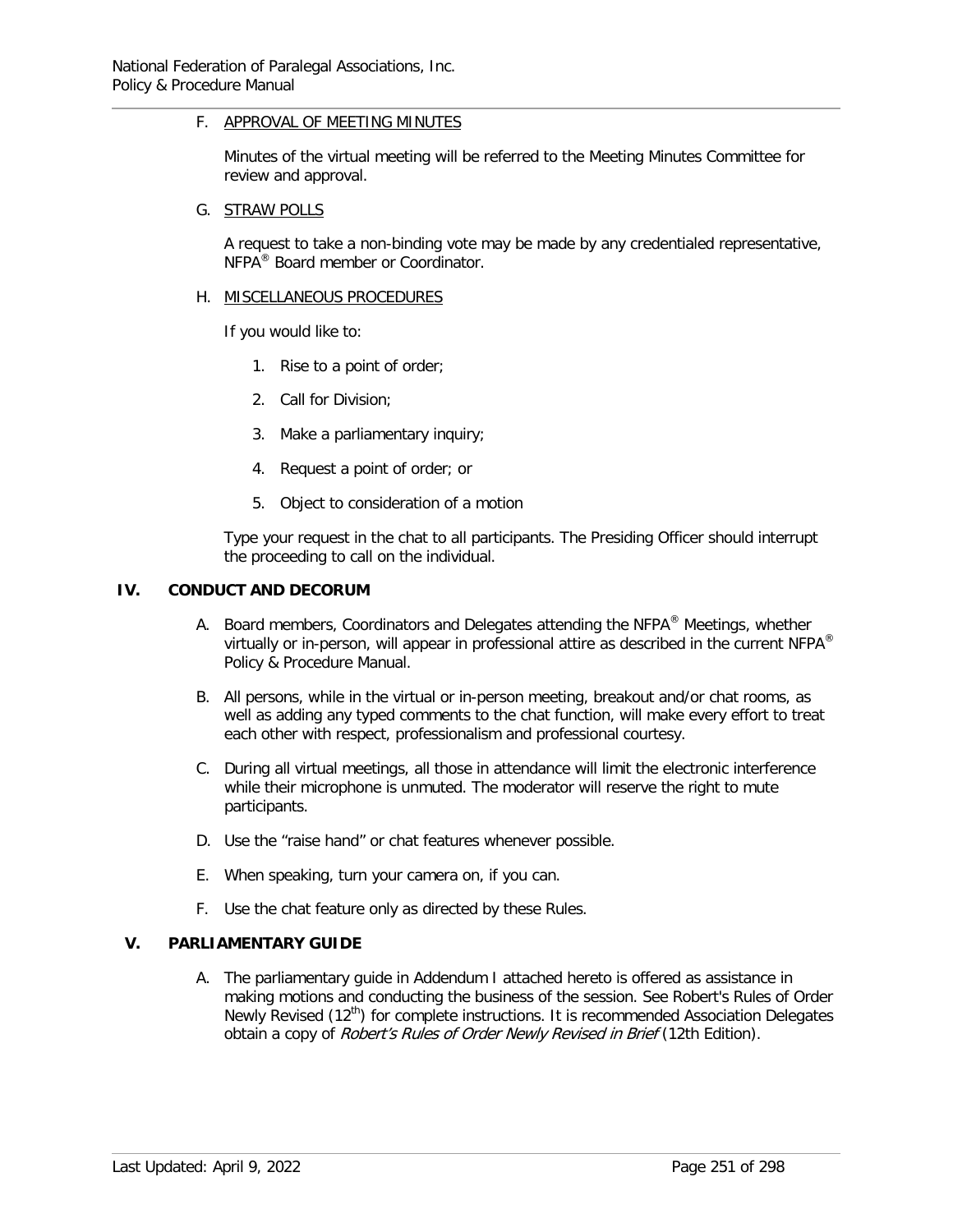# **19.3(h)(i) Addendum I: Robert's Rules of Order**

# **ADDENDUM I TO NFPA® STANDING RULES OF ORDER FOR VIRTUAL MEETINGS ROBERT'S RULES OF ORDER**

| TO DO THIS                                                        | YOU SAY THIS                                             | <b>MAY YOU</b><br><b>INTERRUPT</b><br><b>THE</b><br><b>SPEAKER?</b> | DO YOU NEED<br>A SECOND? | <b>ISIT</b><br><b>DEBATABLE</b><br>? | <b>CAN IT BE</b><br><b>AMENDED?</b> | <b>WHAT VOTE</b><br><b>IS NEEDED?</b> | <b>CAN IT BE</b><br><b>RECONSIDERE</b><br>D |
|-------------------------------------------------------------------|----------------------------------------------------------|---------------------------------------------------------------------|--------------------------|--------------------------------------|-------------------------------------|---------------------------------------|---------------------------------------------|
| Fix<br>adjournment of<br>the meeting for<br>a specific time       | "I move that we<br>adjourn to"                           | No                                                                  | Yes                      | Yes                                  | Yes                                 | Majority                              | No                                          |
| Adjourn<br>Meeting                                                | "I move that we<br>adjourn"                              | No                                                                  | Yes                      | No                                   | No                                  | Majority                              | No                                          |
| Complain about<br>heat, noise, etc.                               | "I rise to a question<br>of privilege"                   | Yes                                                                 | Yes                      | No                                   | <b>No</b>                           | Chair <sup>4</sup>                    | Yes                                         |
| Set aside<br>further<br>consideration of<br>an issue              | "I move to table the<br>motion"                          | No                                                                  | Yes                      | No                                   | No                                  | Majority                              | No                                          |
| End debate and<br>amendments                                      | "I move the<br>previous question"                        | No                                                                  | Yes                      | <b>No</b>                            | <b>No</b>                           | 2/3                                   | Yes <sup>1</sup>                            |
| Postpone<br>discussion for a<br>certain time                      | "I move to postpone<br>the discussion<br>until_ $\equiv$ | No                                                                  | Yes                      | Yes                                  | Yes                                 | Majority                              | Yes                                         |
| Give closer<br>study of<br>something                              | "I move to refer the<br>motion to the<br>committee"      | No                                                                  | Yes                      | Yes                                  | Yes                                 | Majority                              | Yes <sup>2</sup>                            |
| Amend a<br>Motion                                                 | "I Move to amend<br>the motion by _                      | No                                                                  | Yes                      | Yes <sup>3</sup>                     | Yes                                 | Majority                              | Yes                                         |
| Introduce<br><b>Business</b>                                      | "I move that"                                            | No                                                                  | Yes                      | Yes <sup>3</sup>                     | Yes                                 | Majority                              | Yes                                         |
| Kill a Motion                                                     | "I move to postpone<br>the motion<br>indefinitely"       | No                                                                  | Yes                      | Yes                                  | No                                  | Majority                              | Affirmative Vote<br>only                    |
| Keep on<br>Agenda                                                 | "I move for orders<br>of the day"                        | Yes                                                                 | No                       | No                                   | No                                  | No Vote <sup>7</sup>                  | No                                          |
| Protect Break of<br>Rules or<br>Conduct<br>(enforce the<br>rules) | "I rise to a point of<br>Order"                          | Yes                                                                 | No                       | No                                   | No                                  | Chair <sup>4</sup>                    | No                                          |
| Disagree with<br>the Rule of the<br>Chair                         | "I appeal the ruling<br>of the Chair"                    | Yes                                                                 | Yes                      | Yes                                  | No                                  | Majority in<br>negative               | Yes                                         |
| <b>Suspend Rules</b>                                              | "I move to suspend                                       | No                                                                  | Yes                      | No                                   | No                                  | 2/3                                   | No                                          |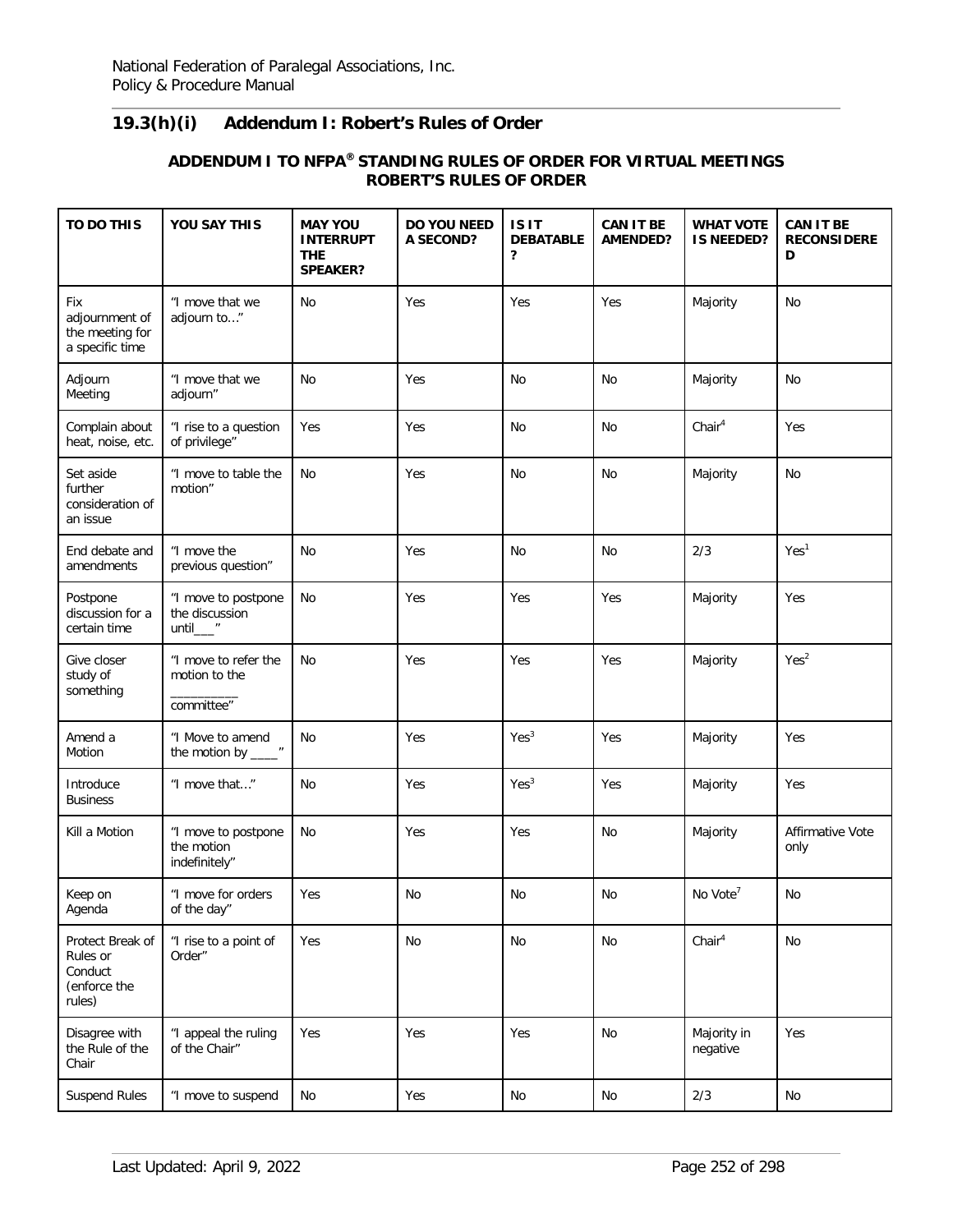| Temporarily                                   | the Rules so that                                       |                  |           |           |           |           |        |
|-----------------------------------------------|---------------------------------------------------------|------------------|-----------|-----------|-----------|-----------|--------|
| Avoid<br>Considering an<br>Improper<br>Matter | "I object to<br>consideration of this<br>Motion"        | Yes              | <b>No</b> | <b>No</b> | <b>No</b> | $2/3^{5}$ | Note 6 |
| Verify a Voice<br>Vote                        | "Division"                                              | Yes              | <b>No</b> | <b>No</b> | <b>No</b> | No Vote   |        |
| Questions or<br>Clarification of<br>the Rules | "Parliamentary<br>Inquiry"                              | Yes              | <b>No</b> | <b>No</b> | <b>No</b> | Chair     |        |
| Question                                      | "Request for<br>Information"                            | Yes              | <b>No</b> | <b>No</b> | <b>No</b> | Chair     |        |
| Ask a Delegate<br>a Question                  | "Will the Delegate<br>from __ yield for a<br>Question?" | <b>No</b>        | No        | <b>No</b> | No        | Delegate  |        |
| Take up a<br>matter<br>previously<br>tabled   | "I move to take<br>from the table"                      | <b>No</b>        | Yes       | <b>No</b> | <b>No</b> | Majority  | No     |
| Reconsider a<br>hasty action                  | "I move to<br>reconsider the vote<br>on"                | Yes <sup>8</sup> | Yes       | <b>No</b> | <b>No</b> | Majority  | No     |

### **Notes:**

- 1. Yes, but if vote was affirmative, only before any vote has been taken under it
- 2. Unless the committee has already taken up the subject.
- 3. Only if the motion to be amended is debatable.
- 4. Ruled upon by chair, unless submitted to judgment of majority of assembly.
- 5. A ⅔ vote in negative needed to prevent consideration of main motion.
- 6. Only if the main question or motion was not, in fact, considered.
- 7. A ⅔ in negative required to refuse to proceed to orders of the day.
- 8. When another has been assigned the floor but not after he has begun to speak.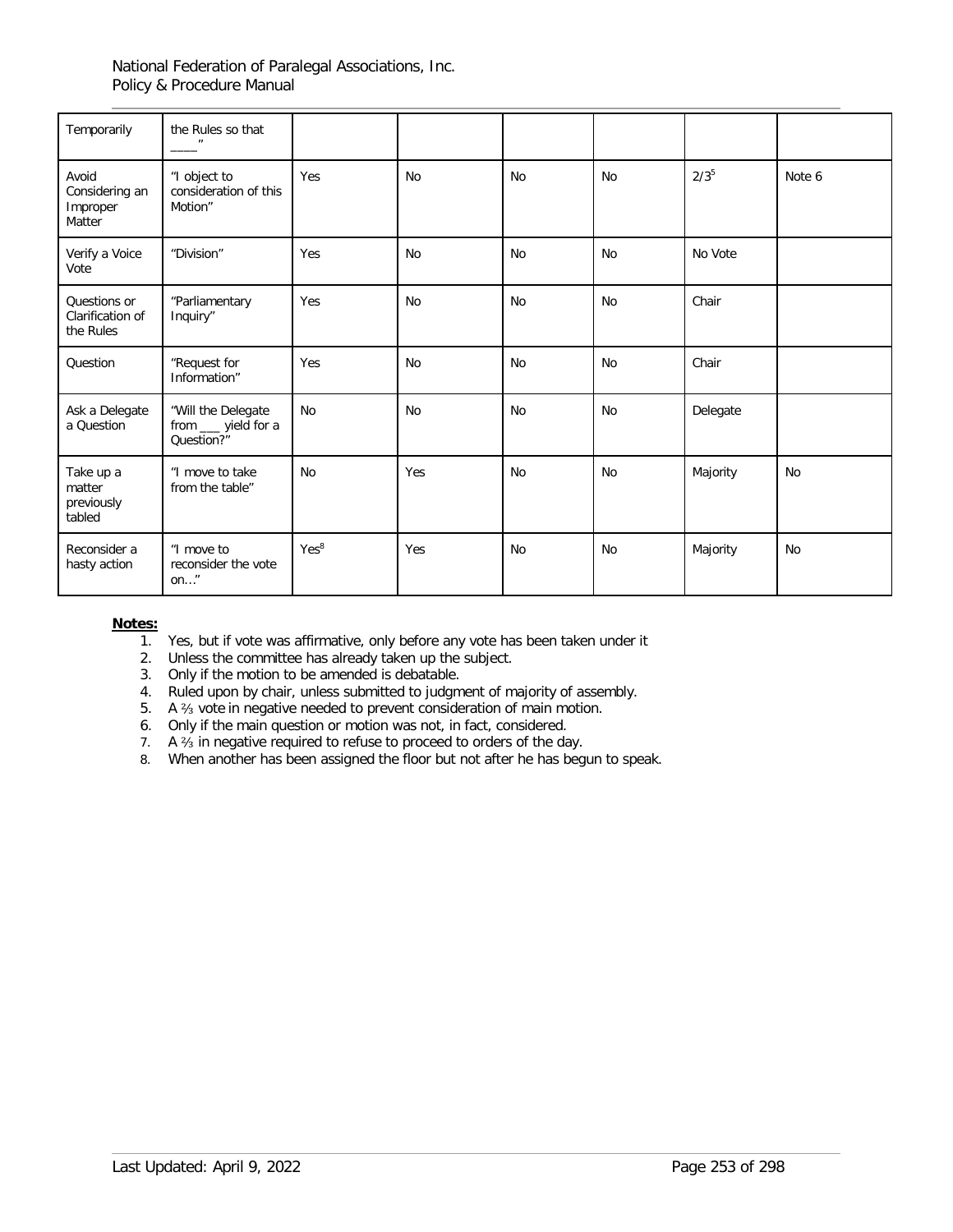# **19.3(h)(ii) Addendum II: Abbreviations**

# **ADDENDUM II TO NFPA® STANDING RULES OF ORDER FOR VIRTUAL MEETINGS ABBREVIATIONS**

## **Voting Member Association Representatives**

| Primary   |     |
|-----------|-----|
| Secondary |     |
| President | res |

#### **Association Abbreviations**

| Alaska Association of Paralegals                              | AAP           |
|---------------------------------------------------------------|---------------|
| <b>Baton Rouge Paralegal Association</b>                      | <b>BRPA</b>   |
| Capital District Paralegal Association, Inc.                  | <b>CDPA</b>   |
| Central Connecticut Paralegal Association                     | <b>CCTPA</b>  |
| Central Massachusetts Paralegal Association                   | <b>CMPA</b>   |
| Central Pennsylvania Paralegal Association                    | <b>CPNPA</b>  |
| Chester County Paralegal Association                          | <b>CHCPA</b>  |
| Cleveland Association of Paralegals, Inc.                     | CAP           |
| Dallas Area Paralegal Association                             | <b>DAPA</b>   |
| Georgia Association of Paralegals, Inc.                       | GAP           |
| Greater Lexington Paralegal Association, Inc.                 | <b>GLPA</b>   |
| Indiana Paralegal Association                                 | <b>INPA</b>   |
| Judge Advocate General Association of Legal Paraprofessionals | <b>JAGALP</b> |
| Kansas Paralegal Association                                  | <b>KPA</b>    |
| Lycoming County Paralegal Association                         | <b>LCPA</b>   |
| Maryland Association of Paralegals                            | <b>MAP</b>    |
| Massachusetts Paralegal Association                           | <b>MAPA</b>   |
| Michiana Paralegal Association                                | <b>MPA</b>    |
| Minnesota Paralegal Association                               | <b>MNPA</b>   |
| Missouri Paralegal Association                                | <b>MOPA</b>   |
| Montgomery County Paralegal Association                       | <b>MCPA</b>   |
| National Capital Area Paralegal Association                   | <b>NCAPA</b>  |
| New Orleans Paralegal Association                             | <b>NOPA</b>   |
| New York City Paralegal Association                           | <b>NYCPA</b>  |
| Northeast Indiana Paralegal Association, Inc.                 | <b>NIPA</b>   |
| Oregon Paralegal Association                                  | <b>OPA</b>    |
| Paralegal Association of Central Ohio                         | <b>PACO</b>   |
| Paralegal Association of New Hampshire                        | <b>PANH</b>   |
| Paralegal Association of Northern Virginia                    | <b>PANV</b>   |
| Paralegal Association of Rochester, Inc.                      | <b>PAR</b>    |
| Paralegal Association of Wisconsin                            | <b>PAW</b>    |
| Philadelphia Association of Paralegals                        | PAP           |
| Pittsburgh Paralegal Association                              | PPA           |
| Rhode Island Paralegal Association                            | <b>RIPA</b>   |
| Rocky Mountain Paralegal Association                          | <b>RMPA</b>   |
| Sacramento Valley Paralegal Association                       | <b>SVPA</b>   |